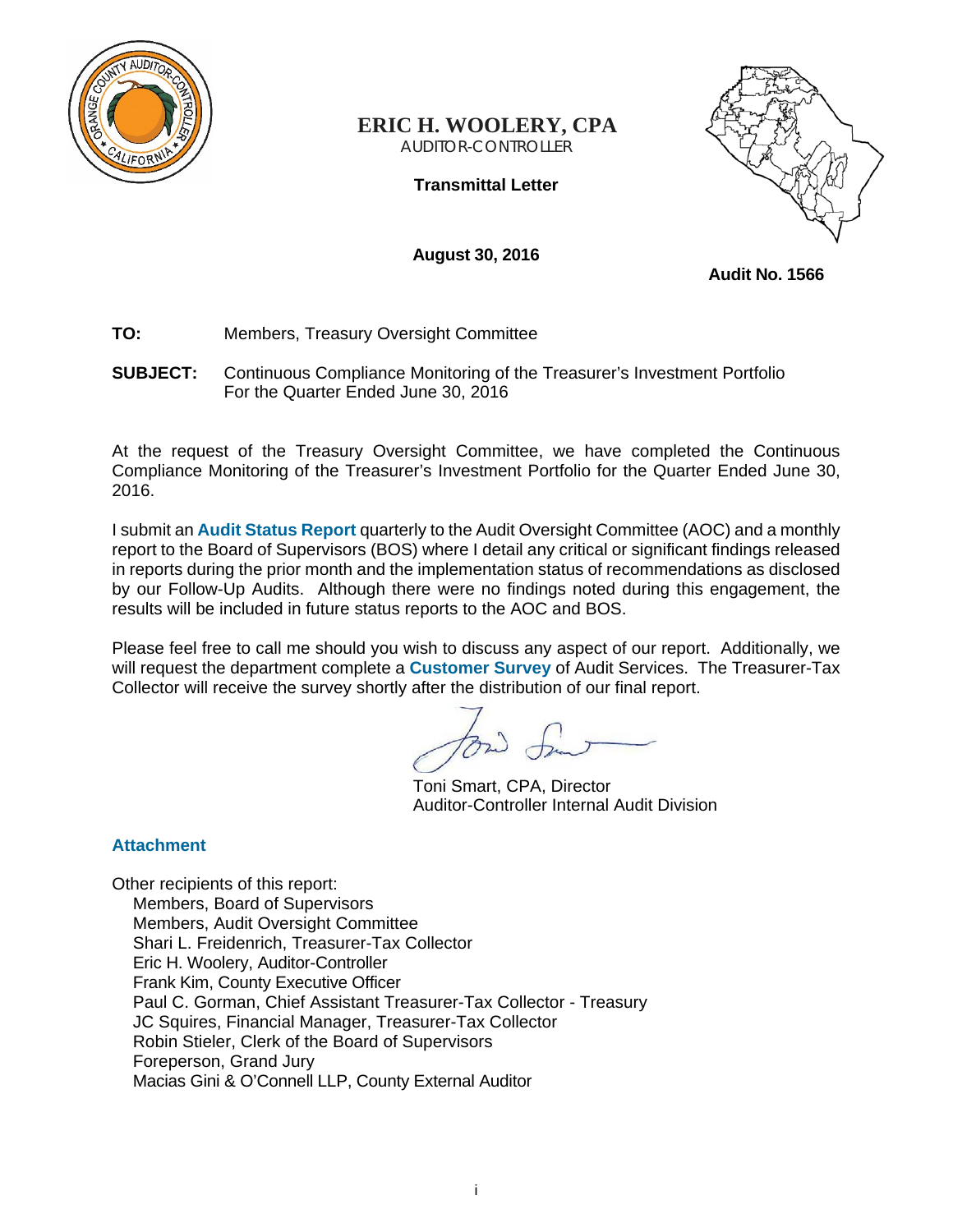

*Continuous Compliance Monitoring of the Treasurer's Investment Portfolio For the Quarter Ended June 30, 2016 Audit No. 1566* 

**Transmittal Letter** is a set of the set of the set of the set of the set of the set of the set of the set of the set of the set of the set of the set of the set of the set of the set of the set of the set of the set of th

**Internal Auditor's Report 1 1 <b>1**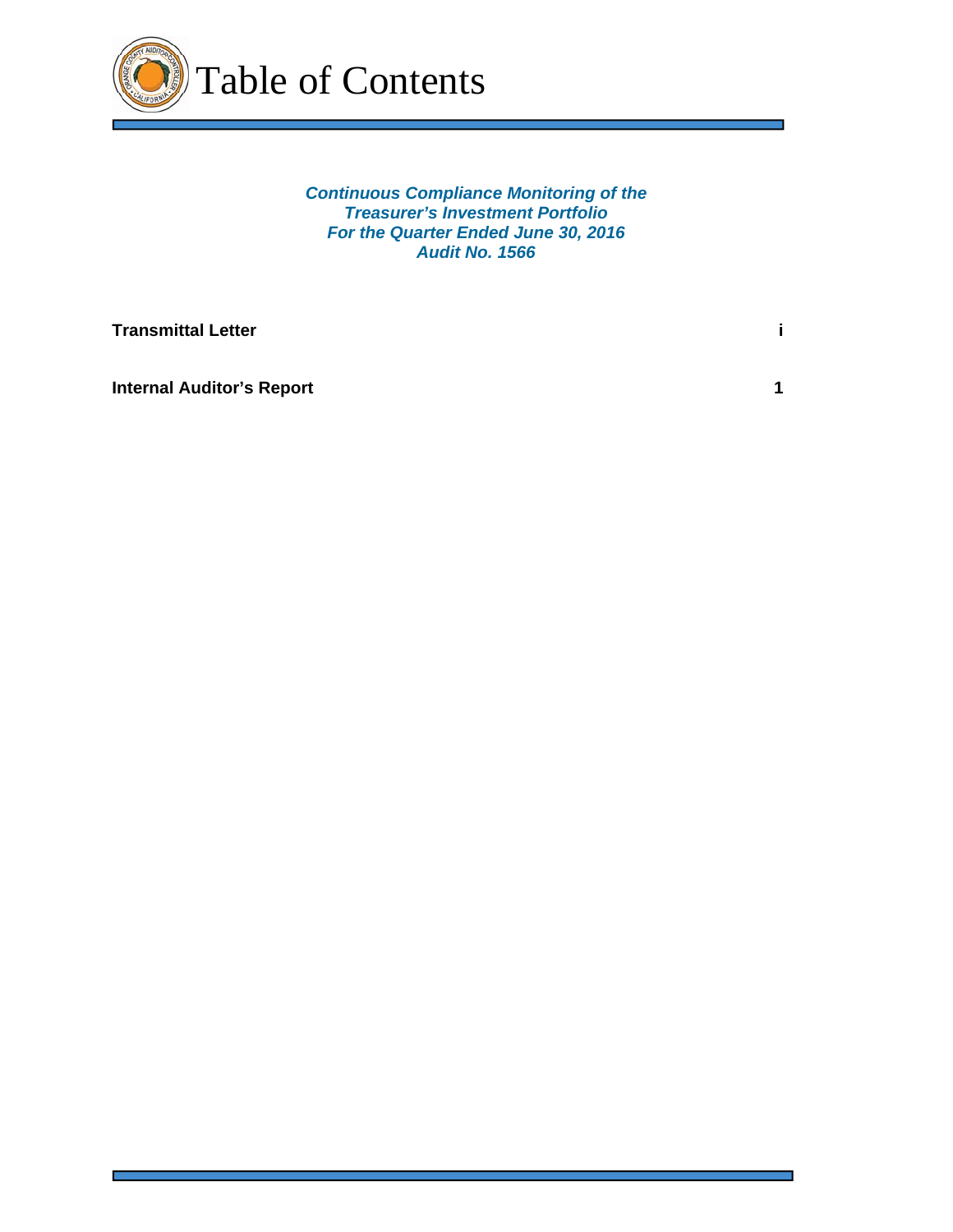

**Audit No. 1566 August 30, 2016** 

Gary G. Capata, CPA, Chair, Public Member Treasury Oversight Committee 625 North Ross Street, Building 11 Santa Ana, California 92701

We have completed the continuous compliance monitoring of the Treasurer's Investment Portfolio for the quarter ended June 30, 2016. The purpose of our engagement was to determine whether the Orange County Money Market Fund, Educational Money Market Fund, John Wayne Airport Fund (all collectively referred to as Money Market Funds), and Extended Fund managed by the Orange County Treasurer were in compliance with specific provisions of the Investment Policy Statement (IPS) and that portfolio non-compliance, including technical incidents, were properly reported in the Treasurer's Monthly Investment Reports for April, May, and June 2016.

We perform our continuous compliance monitoring of the Treasurer's investment portfolio at the request of the Treasury Oversight Committee. Our continuous monitoring is designed to provide limited assurance to the Treasury Oversight Committee and the Office of the Treasurer-Tax Collector that the Treasurer's investment portfolio is in compliance with specific provisions of the IPS and that compliance deficiencies or technical incidents and required disclosures are properly reported.

Our compliance procedures included judgmentally selecting ten (10) business days for testing from each month and importing the selected electronic downloads from the Treasurer's Quantum System into ACL, a computer-assisted audit technique software, for purposes of performing calculations and validating that investment purchases were in compliance with the IPS by reviewing and testing supporting documentation.

Based on our continuous compliance monitoring for the selected dates, **no compliance deficiencies were identified**, as discussed later in this report. When applicable, our report also includes information regarding the Treasurer's reporting of technical incidents in the Monthly Investment Reports. The Treasurer defines a technical incident as an event, other than the purchase of a security, which causes an IPS limit to be exceeded. The most common cause of a technical incident is when the total investment pool holdings decrease causing the relative percentage of holdings to increase.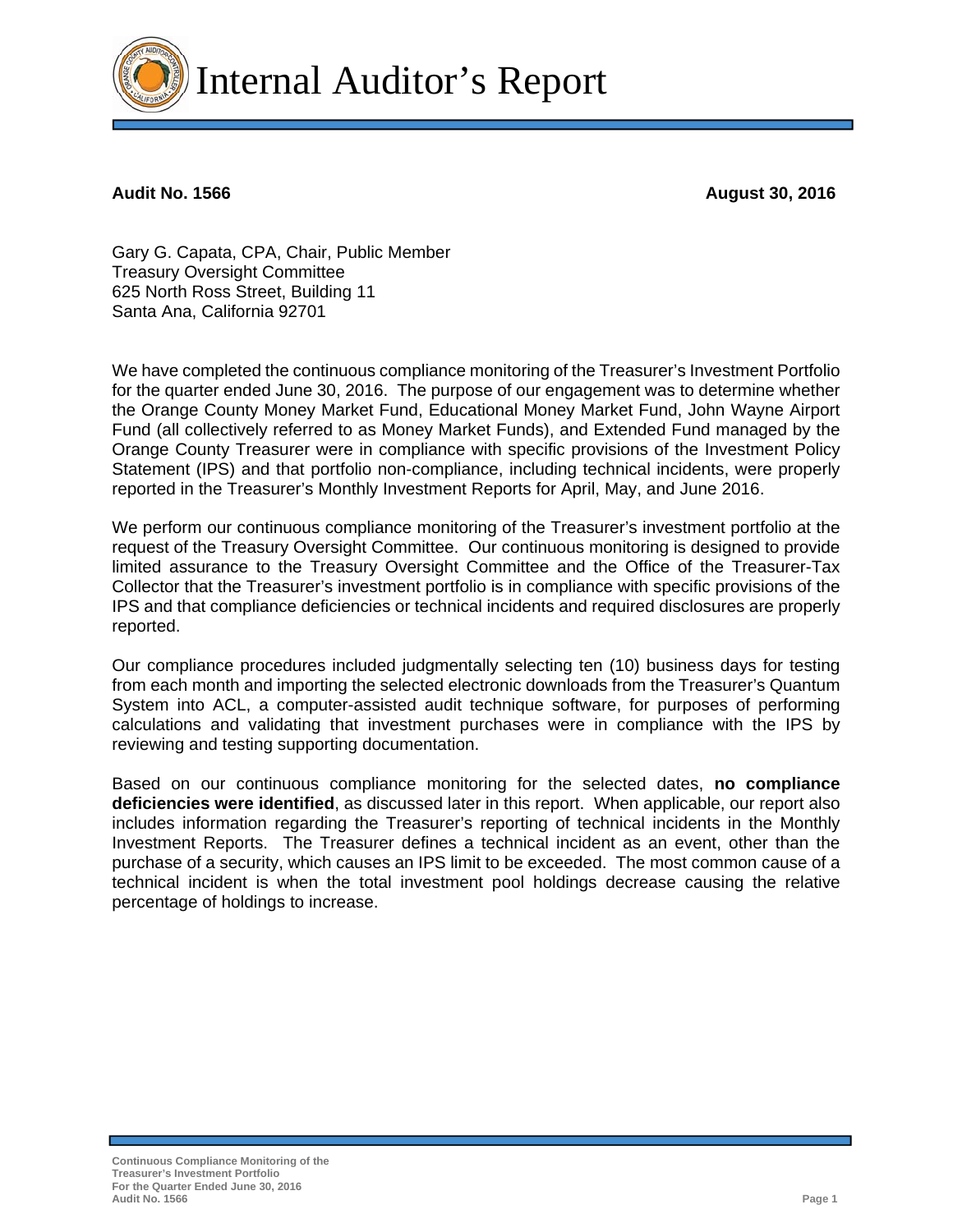

Internal Auditor's Report

The following lists the procedures performed and results achieved from the continuous compliance auditing procedures:

1. **Authorized Investments (IPS Section VI, VII, VIII, IX, XI):** We judgmentally selected a sample of 34 investments representing each pool. The sample was selected from investments purchased on the 30 business days selected for review from April to June 2016. For the sample selected, we independently confirmed that the investments conform to authorized investment requirements in accordance with the IPS. We also confirmed for the Pooled Funds that the Treasurer used issuers and brokers who were on the Treasurer's authorized lists.

**Results**: We found no exceptions.

2. **Diversification Compliance (IPS Section VIII.1):** We performed calculations to determine that the Money Market and Extended Fund portfolios met the diversification limits for investment types in accordance with the IPS.

**Results**: We found no exceptions.

3. **Weighted Average Maturity (WAM) Limitations (IPS Section VIII.2):** We performed calculations to determine that WAM did not exceed 60 days for the Money Market Funds in accordance with the IPS.

**Results**: We found no exceptions.

4. **Maximum Maturity Limitations (IPS Section VIII.2):** We confirmed that the maximum maturity of any portfolio instrument purchased did not exceed 13 months (397 days) for the Money Market Fund and 5 years (1,826 days) for the Extended Fund in accordance with the IPS.

**Results**: We found no exceptions.

5. **Investment Type Maximum Maturity Limitations (IPS Section VIII.1):** We confirmed that the maximum maturity of investments purchased for commercial paper, bankers' acceptances, and repurchase agreements did not exceed 270 days for commercial paper, 180 days for bankers' acceptances, or one-year (365 days) for repurchase agreements in accordance with the IPS.

**Results**: We found no exceptions.

6. **Issuer Limitations (IPS Section VIII.1):** We performed calculations to determine that the Money Market and Extended Fund portfolios did not exceed the investment limits for issuers in accordance with the IPS.

**Results**: We found no exceptions.